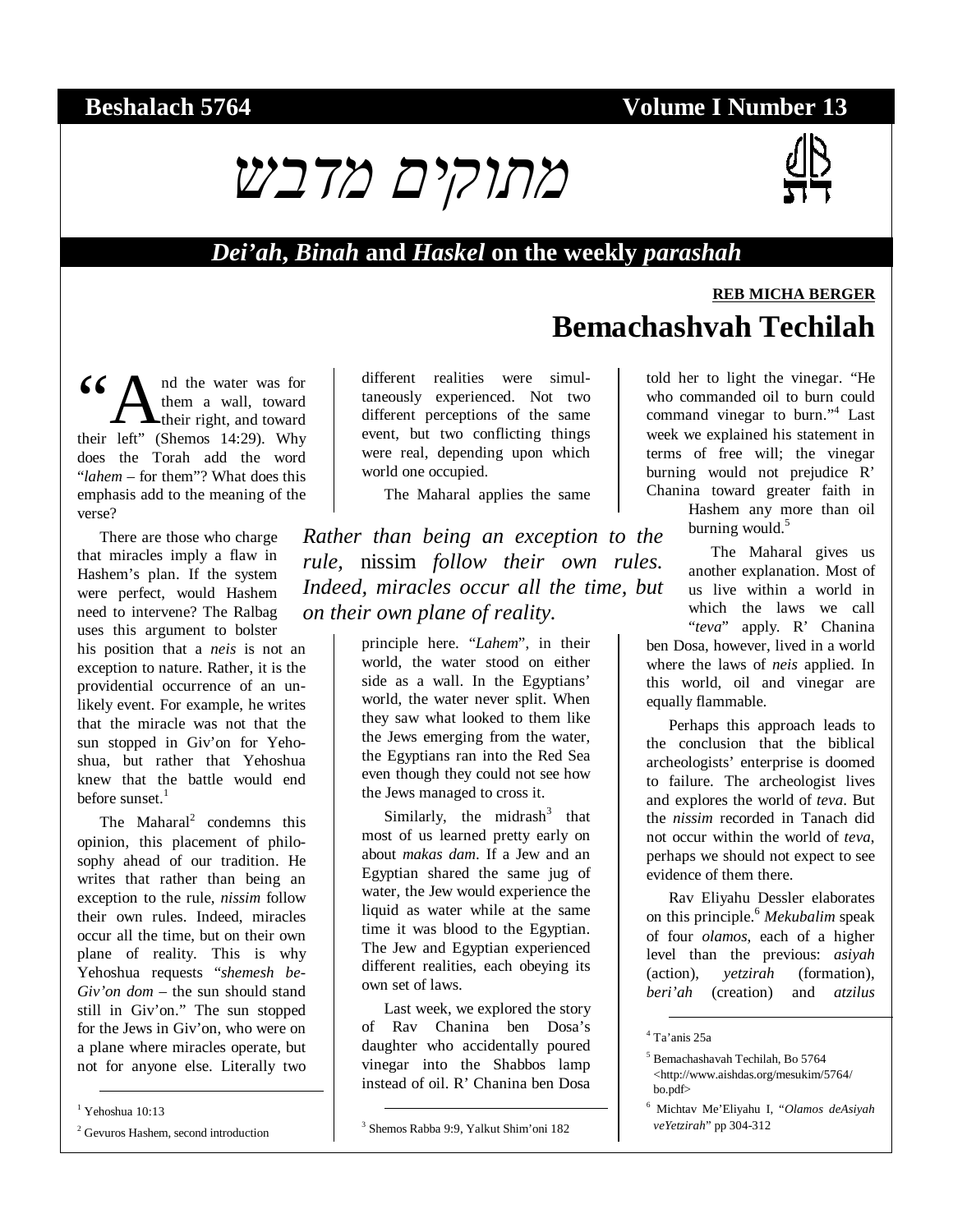(emanation). The  $Gra^7$  writes that before the sin, Adam's *olam ha'asiyah* is the world we now call *olam ha'yetzirah*. Rav Dessler notes that this makes them sound like levels that a person can be on. Why are they called *olamos*, words?

People have two sources of information that they consider absolute. The first is their senses – sight, sound, and so on. The second is their self-awareness. The senses bring us information about the physical world. Self awareness brings us concepts like truth, freedom and oppression.

Someone mired in the desires of the senses lives in the physical world. He focuses his attention on it, just as everyone focuses on that which is important to them. "Every tailor notices and looks at the

7 "*Havayah veHasagah*", part 2

clothing of the people in the street; and similarly every shoemaker, shoes…" The man of the senses therefore perceives it as more objective and more absolute than the world of the self. Rav Dessler asks how one can have free will in a world that runs by strict cause-andeffect. This is *olam ha'asiyah*.

However, one can rise above that to the *olam ha'yetzirah*. 8 This is not merely another level, but another world with its own laws, laws that do not conflict with free will. Those who focus on this world have no question that free will exists. To them, it is the ideals of

fter witnessing the miracle of the splitting of the Sea of **A** Reeds and the harsh pun**i** the splitting of the Sea of the splitting of the Sea of Reeds and the harsh punishment of the chasing Egyptians, the Jewish people reached a new level in their relationship with G-d. The Torah tells us, "On that day, G-d saved Israel from the hand of Egypt, and Israel saw the Egyptians dead on the shore. Israel saw the great hand that G-d inflicted on Egypt; and the people feared G-d, and they believed in G-d and in Moshe, His servant" (Shemos 14:30-31). What at first seems like a perfectly reasonable description of the Jewish people's elevation is actually quite puzzling upon further consideration.

Only now, after the splitting of the sea and the final destruction of the Egyptian army, do the Jews fear G-d. What about the ten plagues? Did the

repeated public punishing of the sinful Egyptians instill no fear into Jewish hearts? What was so different about the drowning of the Egyptians that it had more of an impact than, for example, the killing of the firstborns? Indeed, this inference is spelled out in the midrash. The Mechilta on the above verses states, "And the people feared G-d: In the past, in Egypt, they did not fear G-d but now, 'And the people feared G-d.'" However, the question remains why specifically now and not earlier, during the ten plagues?

A possible answer can be offered by distinguishing between different types of fear of G-d. One type of fearing G-d, a very basic level, is the fear of being punished by G-d. This type of fear – *Yiras HaOnesh* – is a combination of believing that G-d

### **2** *Mesukim Midevash*

this world that are more objective and absolute, and the senses, more subjective. Rav Dessler explains that this is how *nissim* can impact one person's senses and not another's. *Yetzirah* is the Maharal's plane of *nissim*, and as the Maharal noted different people will perceive the miraculous differently, or not at all. And so the sea split in *olam hayetzirah*, but not in *olam ha'asiyah*.

Perhaps we can also use the Maharal's principle to explain the Gemara (Sanhedrin 22a): "Rabba the grandson of Chana said in the name of R. Yochanan: 'Arranging couples is as difficult as the dividing of the Red Sea.'" Just as splitting the Red Sea involved the coexistence of two conflicting realities. So does a marriage require two people with different perceptions of the world to form a single life together.

#### **RABBI GIL STUDENT Bakeish Shalom**

will punish transgressors and remaining aware of that fact throughout the day. Through this combination of belief and awareness, one is driven to obedience out of raw fear. The One who commanded is the Master of all forces and must, therefore, be obeyed because the alternative to complying is being punished. *Yiras HaOnesh* is a very potent behavioral tool. However, it is also very basic. This is a concept that children and even animals can understand. One trains dogs by both enticing them to comply and threatening them with punishments for disobedience. Just like a dog can understand the need to obey rather than be punished, so too a child understands this obligation and, even more so, an adult should comprehend.

<sup>&</sup>lt;sup>8</sup> It would be interesting to further explore the connection between this notion of raising and lowering one's awareness between the worlds of creation and Rav Dessler's notion of one's *bechirah* point, the point at which decisions require conscious choice, moving with each decision made. See Michtav Me'Eliyahu I, "*Kuntres haBechirah*" pp 111-116.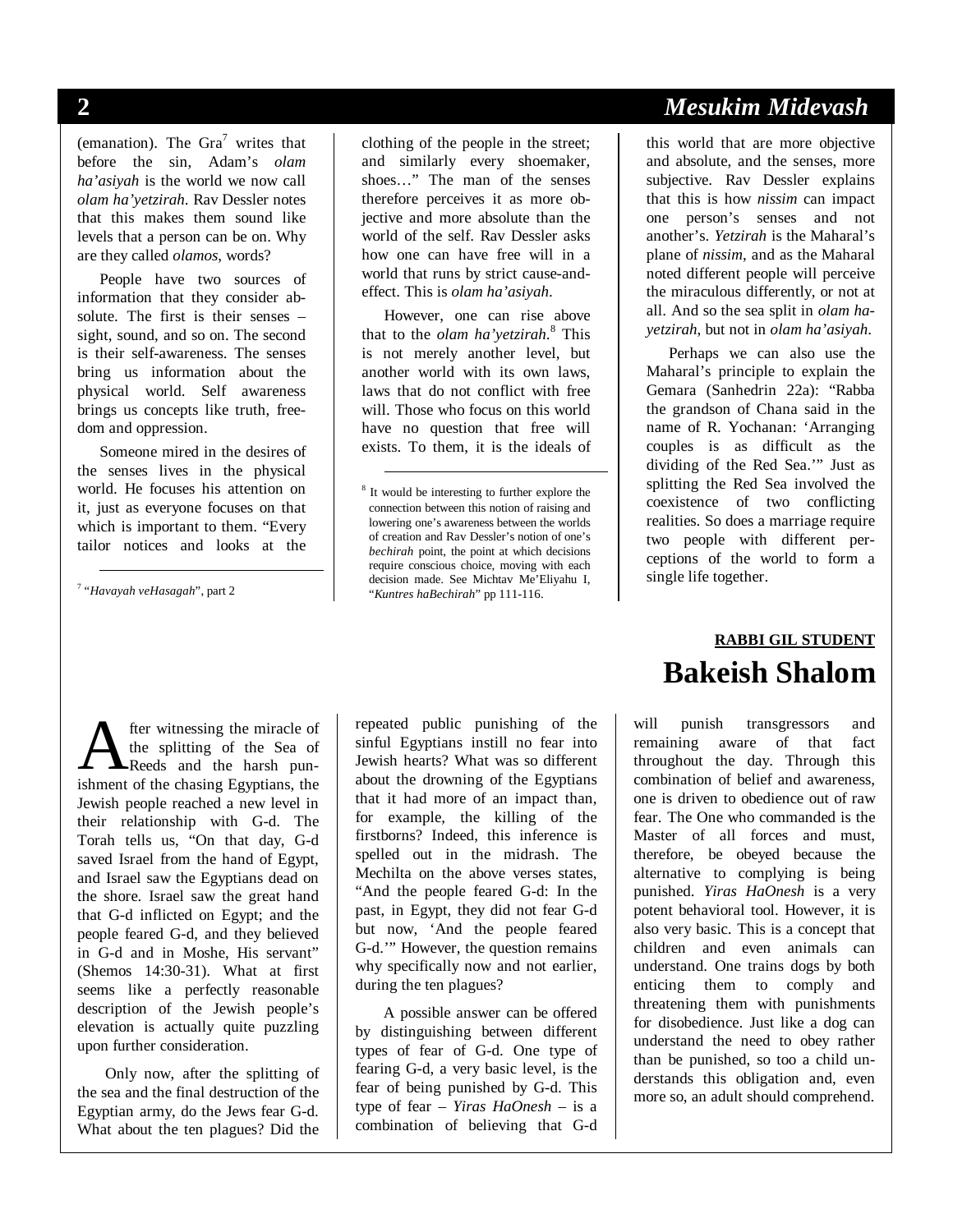#### *Mesukim Midevash* **3**

There is, however, a higher level of fearing G-d. Rather than fearing anything that G-d might do to us, this level is the recognition of G-d's power and the awe of a being with so much control. *Yiras HaRomimus* is the overwhelmed perception of G-d's omnipotence. One can only fear such a powerful being in whose hands our fates lie. Ramchal explains:

Yiras HaOnesh *is as it simply implies, that a person fears transgressing G-d's command because of the physical and spiritual punishments for sins. This is certainly a light matter because all people love themselves and fear for their lives… The second type is*  Yiras HaRomimus*, that a person should distance himself from sins and avoid them because of the great honor of G-d. How can a person of mere flesh and blood* 

*consider doing something against the will of the Creator? This fear is not as easy to acquire because it only comes from knowledge and contemplation of G-d's greatness and the lowliness of man.<sup>1</sup>*

Ramchal tells us that the lofty level of *Yiras HaRomimus* can only be reached through study, through deep thought about G-d and man's relation to Him. Only after carefully pondering this topic and acquiring the requisite understanding can a person hope to achieve this type of fear. There is, however, one way other than philosophical study to reach this level.

When the Jews witnessed the ten plagues what they saw was sinners

> esukei Dezimrah, the second part of morning prayers, culminates in *Az Yashir*,

1 Messilas Yesharim, ch. 24

being punished. The Egyptians had sinned<sup>2</sup> and, in return, were being harshly punished. This certainly would induce *Yiras HaOnesh*, fear of punishment. Anyone who had not yet recognized the severity of sinning and the punishments it entails learned a clear lesson from the plagues. However, the plagues did not necessarily instill an awe of G-d's greatness, *Yiras HaRomimus*.

At the Sea of Reeds, however, the Jews witnessed more than a miraculous saving of G-d's people and a punishment of their oppressors.

*Ramchal tells us that the lofty level of Yiras HaRomimus can only be reached through study, through deep thought about G-d and man's relation to Him.* 

> They saw a prophetic vision of G-d with such clarity that they could say, "This is my G-d" (Shemos 15:2). Regarding this statement, Rashi, basing himself on the Mechilta, writes: "[G-d] revealed Himself to them in His glory and they pointed to Him with their fingers. A maidservant saw at the sea what even the prophets did not see." 3 This vision achieved for the Jews what would normally take years of careful contemplation. They prophetically reached a state of recognition of G-d's greatness and, due to this gift, gained an awe for G-d, *Yiras HaRomimus*. Thus, when the Torah tells us that at the Sea of Reeds the Jews attained a fear of G-d, it means that they

<sup>3</sup> Rashi and Mechilta, ad loc.

appearing in this week's sidra. How does this narrative song reinforce **Example 3** estis Dezimrah, the second part of morning prayers, culminates in Az Yashir,

acquired a higher level of fear than previously achieved. They rose from the *Yiras HaOnesh* of the plagues to the *Yiras HaRomimus* of the Sea.

This *Yiras HaRomimus* is not easily attained by those of us who lack prophecy. However, it is a necessary step so that we can properly recognize that, when we pray and when we perform a mitzvah, we are standing before the Creator. Ramchal<sup>4</sup> offers some suggestions on how to acquire this fear:

1. To consider that when one prays he

is literally standing before G-d and interacting with Him. This is a very difficult image for a person to truly believe because one's senses not only provide no help but actually contradict the idea.

2. To contemplate that G-d is so great that nothing we say can describe His greatness. No words of praise or even ideas of completeness can adequately express His eminence.

3. The lowliness, incompleteness and sheer inadequacy of humans in comparison to G-d. We falter; we sin; we are woefully imperfect.

Through contemplating these ideas we can learn to increase our sensitivities and eventually acquire a higher level of *Yiras Hashem*.

4 Messilas Yesharim, ch. 19

## **REB JONATHAN BAKER Sefasai Tiftach**

the emotions of our daily encounter

 <sup>2</sup> Cf. Mishneh Torah, Hilchos Teshuvah 6:5; Ra'avad, ad loc.; Ramban, Commentary to Shemos 18:11.